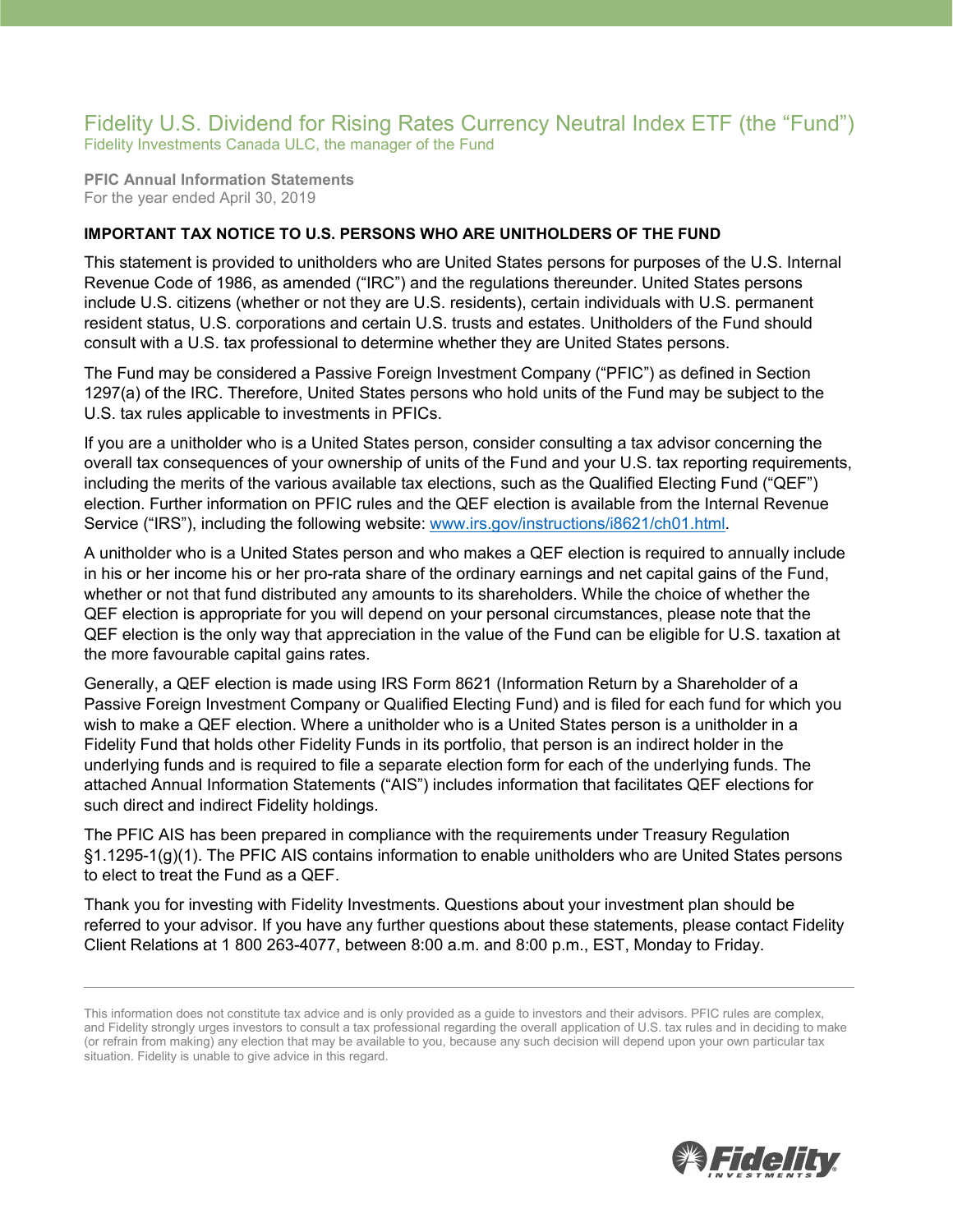## Fidelity U.S. Dividend for Rising Rates Currency Neutral Index ETF

**PFIC Annual Information Statements (US\$)** For the Fund's PFIC taxation year ended April 30, 2019

- 1. This Information Statement applies to the PFIC taxation year of Fidelity U.S. Dividend for Rising Rates Currency Neutral Index ETF (the "Fund") commencing on September 18, 2018 and ending on April 30, 2019.
- 2. The per-unit, per-day amounts of ordinary earnings and net capital gains for each class or series, as applicable, of the Fund and its lower tiered fund(s), as applicable, for the period specified in paragraph (1) are as follows:

| <b>FIDELITY FUND HELD</b>                                                       | <b>ORDINARY</b>    | <b>NET CAPITAL</b> | <b>CASH</b>               | <b>PROPERTY</b>         |
|---------------------------------------------------------------------------------|--------------------|--------------------|---------------------------|-------------------------|
| <b>DIRECTLY</b>                                                                 | <b>EARNINGS \$</b> | <b>GAIN \$</b>     | <b>DISTRIBUTIONS \$</b>   | <b>DISTRIBUTIONS \$</b> |
| Fidelity U.S. Dividend for<br><b>Rising Rates Currency</b><br>Neutral Index FTF | 0.0039             | 0.0000             | 0.0000                    | 0.0002                  |
| <b>FIDELITY LOWER-TIER FUNDS</b>                                                | <b>ORDINARY</b>    | <b>NET CAPITAL</b> | <b>PFIC TAXATION YEAR</b> | <b>PFIC TAXATION</b>    |
| <b>HELD INDIRECTLY</b>                                                          | <b>EARNINGS \$</b> | <b>GAIN \$</b>     | <b>COMMENCING</b>         | <b>YEAR ENDING</b>      |
| Fidelity U.S. Dividend for<br><b>Rising Rates Index ETF</b>                     | 0.0039             | 0.0000             | September 18, 2018        | April 30, 2019          |

To determine your pro-rata share of the amounts above, multiply the amounts by the number of units of each class or series, as applicable, of units of the Fund you held during the year. Here is an example to illustrate the calculation using the per-unit, per-day factors:

You own 100 units of Fund A from the period January 1, 2019, through June 30, 2019. You purchased an additional 100 units of Fund A on July 1, 2019. You did not sell any units of the Fund at any time during the year.

The Fund's ordinary earnings were \$0.001 per unit, per day.

Result: Your ordinary earnings for 2019 are (\$0.001 \* 181 days \* 100) + (\$0.001 \*184 days\* 200) = \$54.90.